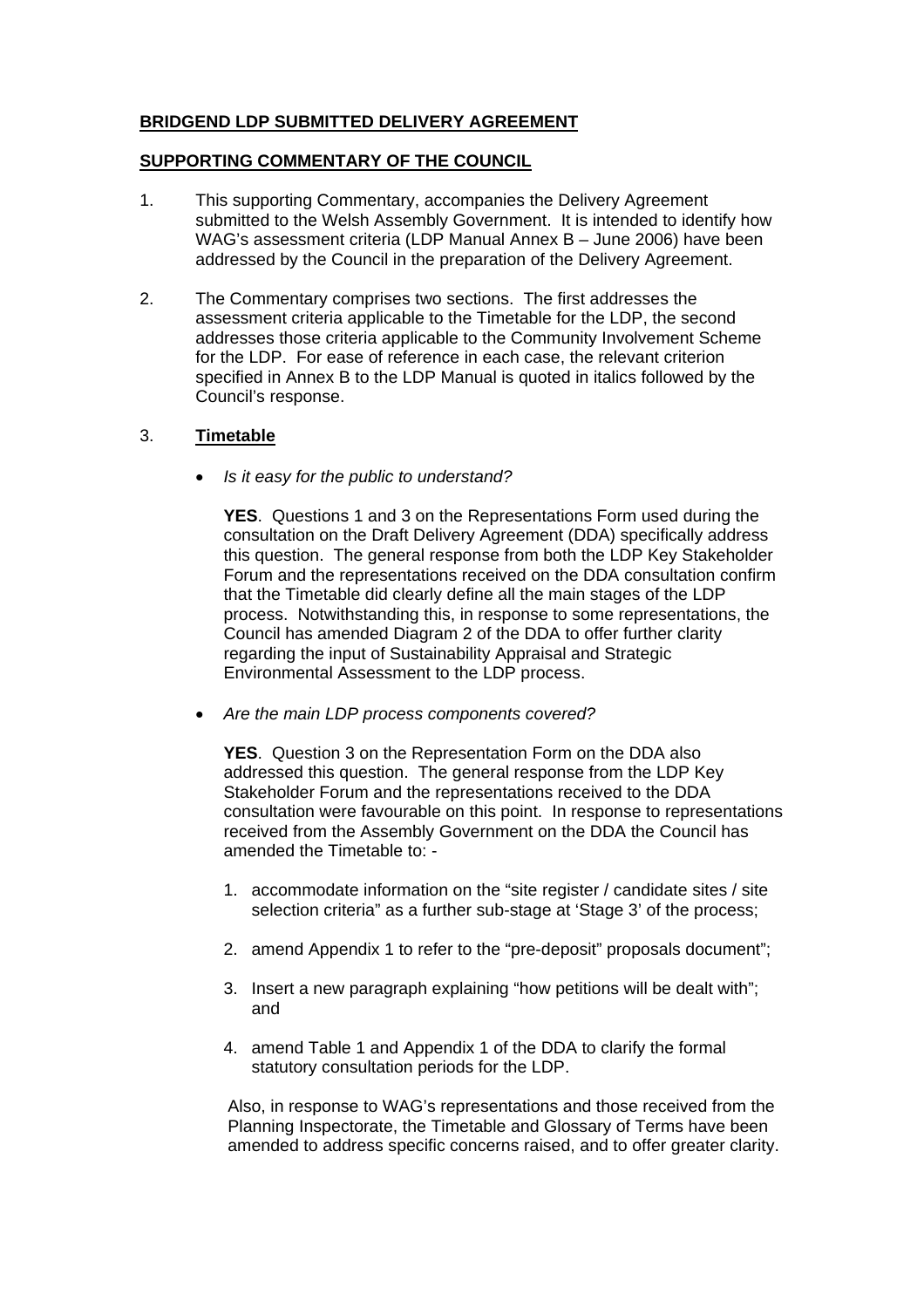### • *Have the impacts of LA processes for approval (e.g. Cabinet cycles) been incorporated.*

**YES**. Appendices 1 and 2 of the DDA clearly show the timescales envisaged, and which Council bodies (Steering Group, Key Stakeholder Forum, the Council itself and Officers) and other organisations and individuals will be involved at each stage of LDP Preparation. Although Cabinet and Council cycles may be changed at 6 monthly intervals or annually throughout the 4 year process of LDP preparation, the risk analysis for the LDP process confirms that the Council considers the proposed Timetable to be "realistic, robust, and achievable". It provides for monitoring any deviation from the approved timetable, and makes a reasonable allowance for slippage of up to 3 months without the need to formally amend the Delivery Agreement.

• *How will the Planning Committee be involved?* 

The project management of the LDP process is clearly set out in Section 3 of the DDA. The Council itself will be the decision-making body, rather than a Committee, at every Stage of Plan preparation. Cabinet representation is secured through the Chairmanship of the LDP Steering Group whose function is undertaken by the Council's standing Cross Cutting Policy Forum. As the Planning and Development Committee of the Council comprises full Council membership, the involvement of all elected members is secured throughout the LDP process.

• *Is there sufficient time for involving the community at the right stages?* 

**YES**. Questions 2 and 6 on the Representation Form on the DDA addressed this issue. Whilst there was a generally mixed response to these operations from both the Key Stakeholder Forum and in the representations received, the Council has recognised that there is a need to be "flexible and generous with regard to periods of consultation". Also, Local Community Groups can be involved in the review and development of the evidence base to supplement the Council's data gathering on a wide timescale up until the deposit of the LDP. The Council has also clarified the formal Statutory consultation periods at each stage of the Timetable to offer further certainty and transparency of purpose to the process.

• *Have the SA tasks been identified and included?* 

**YES**. Section 2.7 of the DDA, Diagrams 1 and 2 and Appendices 1 and 2 clearly set out how SA / SEA and 'Appropriate Assessment', as a fully integrated appraisal process, will influence plan preparation up to and including assessing the soundness of the Plan at its Examination. Independent appraisers have already been appointed by the Council to carry out the assessment and an initial Draft Scoping Report of the Sustainability Appraisal process has been widely consulted upon simultaneously with the DDA. The findings of that process will be reported to the LDP Steering Group along with any changes to the document as recommended by the Consultants.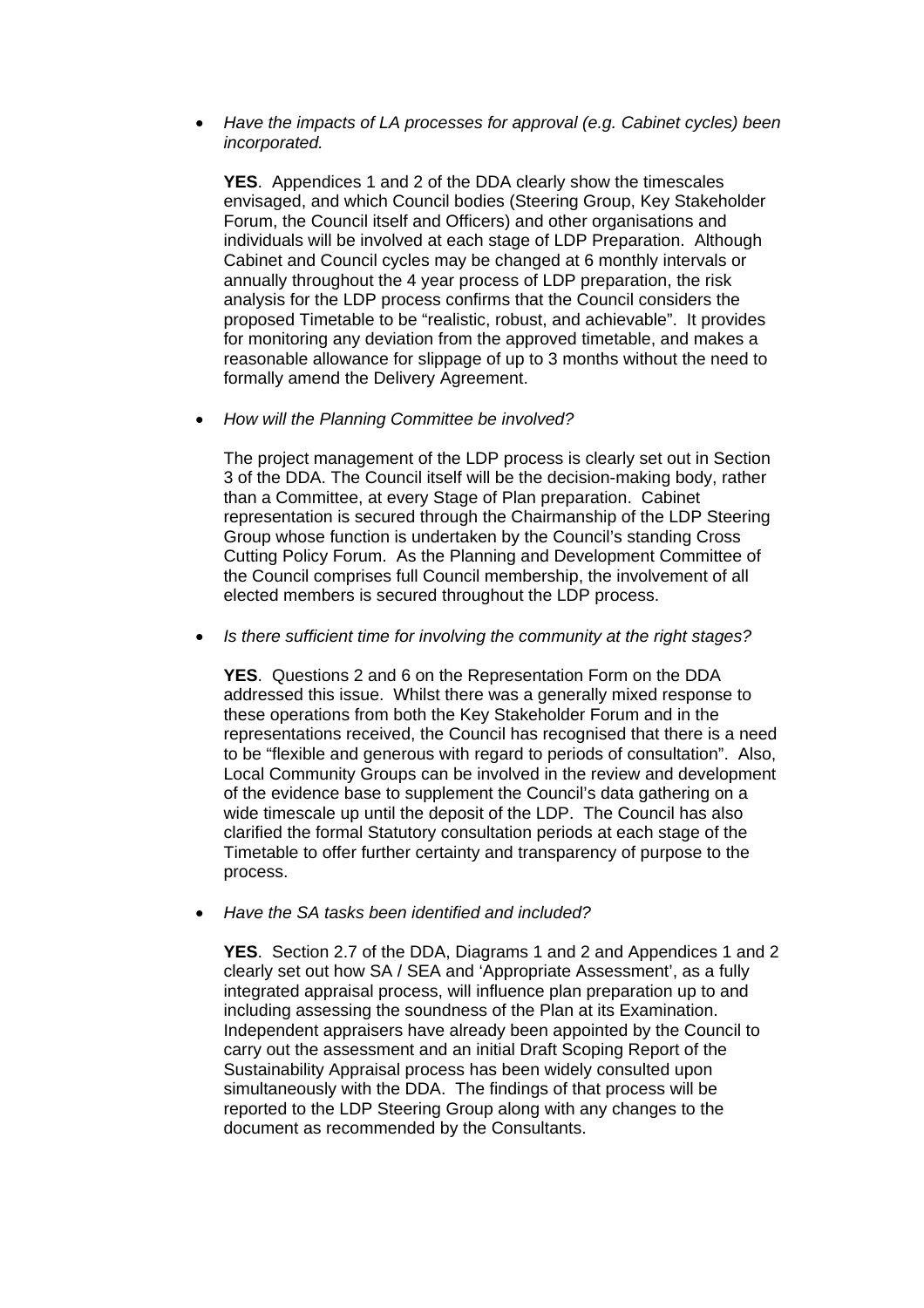• *Have the resources needed for each stage / task been estimated?* 

**YES**. The resources which the Council is devoting to LDP preparation are clearly set out in the DDA. They include reference to the core staff that will be dedicated to the process, an indication of other staff and external consultants that will be utilised at each Stage as required, and details of the substantive budgets that will be available. (Please refer to Section 3.5 of the DDA and Appendix 1.)

• *Is the Planning Inspectorate aware / content?* 

**YES**. The Planning Inspectorate's response to consultation on the DDA is produced in full within Appendix 6 of the submitted document. The Council has amended its Timetable for the LDP to accommodate a minor change which was requested by PINS, and it will continue to liaise with that organisation to reduce potential programme slippages in respect of the Examination Stage of LDP preparation.

• *Is the timetable realistic and deliverable with key milestones set to meet the 4 year target?* 

**YES**. As stated earlier, Question 2 of the Representation Form on the DDA specifically addressed this issue, and whilst the response of both the Key Stakeholder Forum and representors was, as stated, mixed, the Council has responded to all of the concerns raised. The Key milestones identified are the Stages identified in the DDA (Appendices 1 and 2) which have been duly amended to offer further certainty and transparency of purpose to the process. Also, the whole process has been subjected to Risk Analysis in the DDA.

• *If not, what are the extenuating circumstances (e.g. local elections)* 

As stated already, such matters have been fully addressed in the Risk Analysis of the LDP process in Section 5 of the DDA.

### 4. **Community Involvement Scheme**

• *Is the CIS easy for the public, voluntary organisations and businesses to relate to?* 

**YES**. Questions 4, 5 and 6 on the Representation Form on the DDA addressed this issue. Whilst the responses from the LDP Key Stakeholder Forum and representors were mixed, the fact that most responses were overwhelmingly positive in respect of the principles and methods of Community Involvement (as set out in Appendix 1 and the text of the DDA) offers confirmation that it was "easy to relate to". Notwithstanding this, as stated earlier, the Council has amended its CIS in order that it will operate more flexibly in its approach to public consultation, and it has clarified the role of existing groups and forums in the consultation process.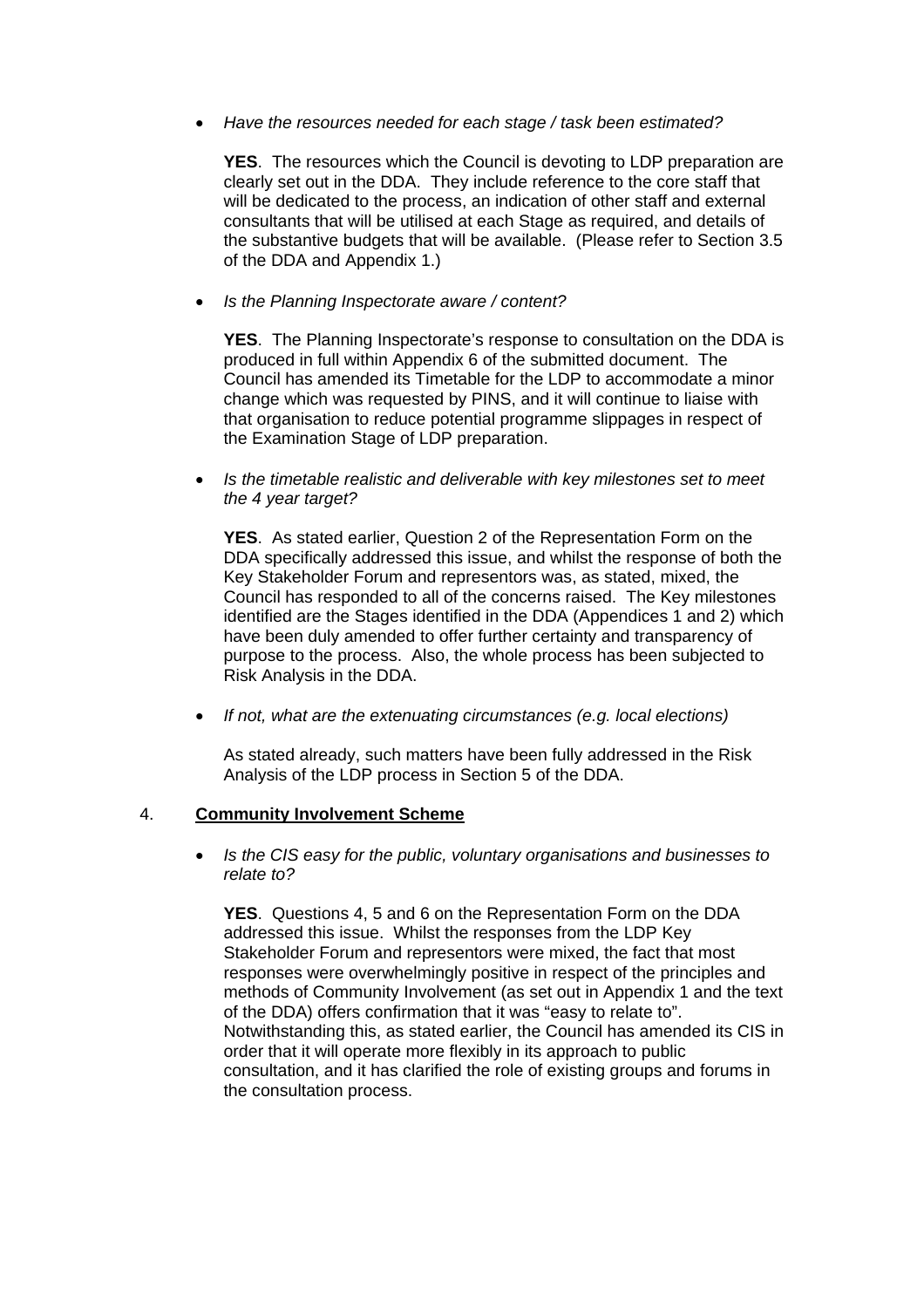• *Does it set out clearly the authority's approach and standards for involvement and how these link to other relevant local consultation approaches?* 

**YES**. Section 4 of the DDA addresses the aims, principles and process of Community Involvement. The methods of engaging the community, how the Citizens Panel may be used to inform the LDP evidence base (as amended after consultation), the availability of documentation and consensus building, and the relationship with other key strategies of the Council are dealt with. In respect of the latter, Appendix 5 of the DDA shows the extent to which consultation with the local community has already taken place, and Sections 4.8 and 4.9 of the DDA commits the Council to "close co-ordination" with the process necessary for the review of its over-arching Community Strategy, and stresses the opportunities which can be shared when it consults on other strategies. The DDA also highlights the need to avoid 'consultation overload' with the community where this can be avoided. Appendix 5 of the DDA has been amended as a result of consultation on the DDA to refer to additional strategies of the Council and Communities First Action Plans and the consultation methods adopted during their preparation.

• *Does this approach meet the Assembly Government's principles?* 

**YES**. The Council has sought to follow the advice contained in each of WAG's guidance documents relating to the CIS in Delivery Agreements for LDP preparation. As a consultee on the DDA, the Assembly Government raised two concerns pertinent to the CIS i.e. how the Council would respond to petitions, and the need to specify the formal statutory periods during plan preparation. The DDA has been amended to clarify both of these matters, and the Council therefore expects that in all other respects the approach it has taken meets WAG's principles for Community Involvement Schemes for plan preparation.

• *Are the Statutory consultation periods and consultee organisations included?* 

**YES**. The former concern has been addressed as referred to above, following consultation with WAG, and the consultee organisations on the Plan are comprehensively set out in Appendix 4 of the DDA.

• *What has been the involvement of those affected in drawing up the CIS?* 

The Representation Form used during the consultation process on the DDA was designed to encourage all responders to comment on the CIS as well as the LDP Timetable. It also sought any other comments on the DDA as a whole. Some 30 duly-made representations were received from individuals (8), specific consultation bodies (including WAG) (8), Voluntary / Community Groups (6), Public bodies (3), local partnerships (2), Councillors (2) and 1 private business. In addition, 46 organisations represented by 66 delegates attended the LDP Key Stakeholder Forum which addressed the same questions set out on the Representation Form. The responses to the consultation process are detailed in full in Appendix 6 of the Submitted Delivery Agreement along with the Council's responses to them.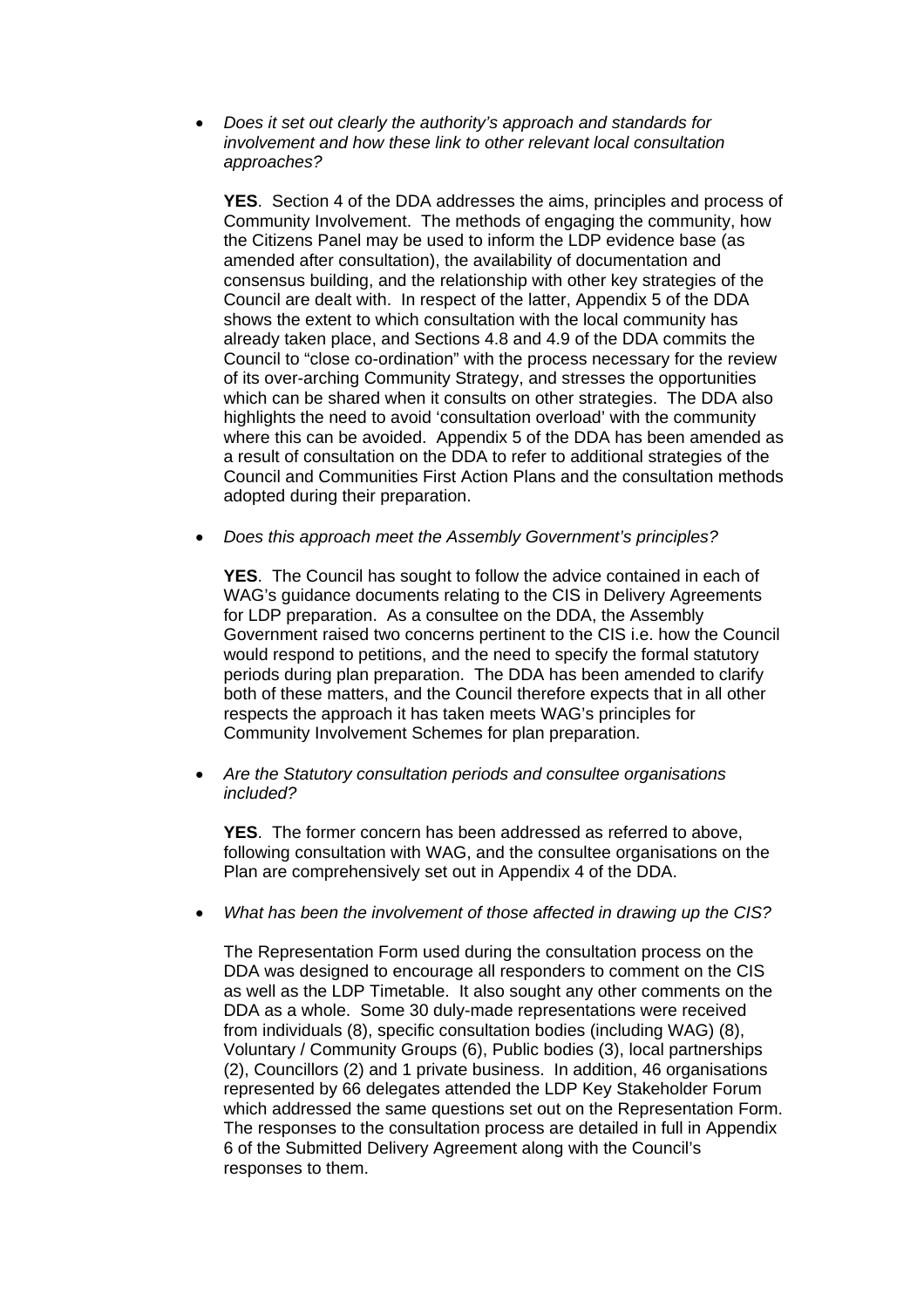• *Does the CIS include relevant stakeholder groups, given the nature of the authority's area?* 

**YES**. The composition of the LDP Key Stakeholder Forum is set out in Appendix 3 of the DDA, and Appendix 4 details the full consultation database for community involvement in LDP preparation. The latter has also been augmented by the Council following consultation on the DDA. Similarly, the Council will be contacting the Bridgend Association of Voluntary Organisation (BAVO) and others (as outlined in the report to Council included in Appendix 6 to the DDA) in order to further tailor its consultation database in response to the social, economic and environmental nature of the County Borough.

• *Is it clear about the type of involvement proposed for each relevant stage and task, and do these techniques / processes appear appropriate to the task / stage?* 

**YES**. The methods of involvement and who will be involved at each Stage of plan preparation is clearly set out in Appendix 1 of the DDA, as are the likely outcomes and reporting mechanisms for each Stage, together with the anticipated resources which will be required to fulfil each Stage of plan preparation. The methods of involvement, in particular, have been carefully chosen to suit each individual Stage of LDP preparation.

• *Does the authority demonstrate the ability to resource and manage the process?* 

**YES**. The DDA addresses the resource and management issues in respect of both the Timetable and the Community Involvement Scheme. It addresses core staff provision, other staff and involvement of consultants as required, and details the available substantive budgets. (Please refer to Section 3.5 of the DDA and Appendix 1).

• *Are there clear roles for Members, Executive and officers?* 

**YES**. Section 3.4 of the DDA deals with Internal Project Management. In addition Column 4 of Appendix 1 to the DDA clearly sets out the respective roles of elected Members (through the Council), the Executive (through the LDP Steering Group) and officers (including the LDP Key Stakeholders Forum and LDP Key Issue or Area-Based Groups) in the LDP process. The position is summarised in Diagram 2 of the DDA (as amended). As a result of consultation on the DDA the Council also proposes to agree Terms of Reference for the LDP Key Stakeholder Forum to augment constitutional arrangements already in place for the Council (as a whole) and its standing Cross Cutting Policy Forum (i.e. the LDP Steering Group).

• *Is there a means of establishing a representative cross-section of views.* 

**YES**. This is the function of the LDP Key Stakeholder Forum, both spatially and by topic, at each relevant stage of Plan preparation as set out in Appendix 1 of the DDA. The Council may also use other methods /